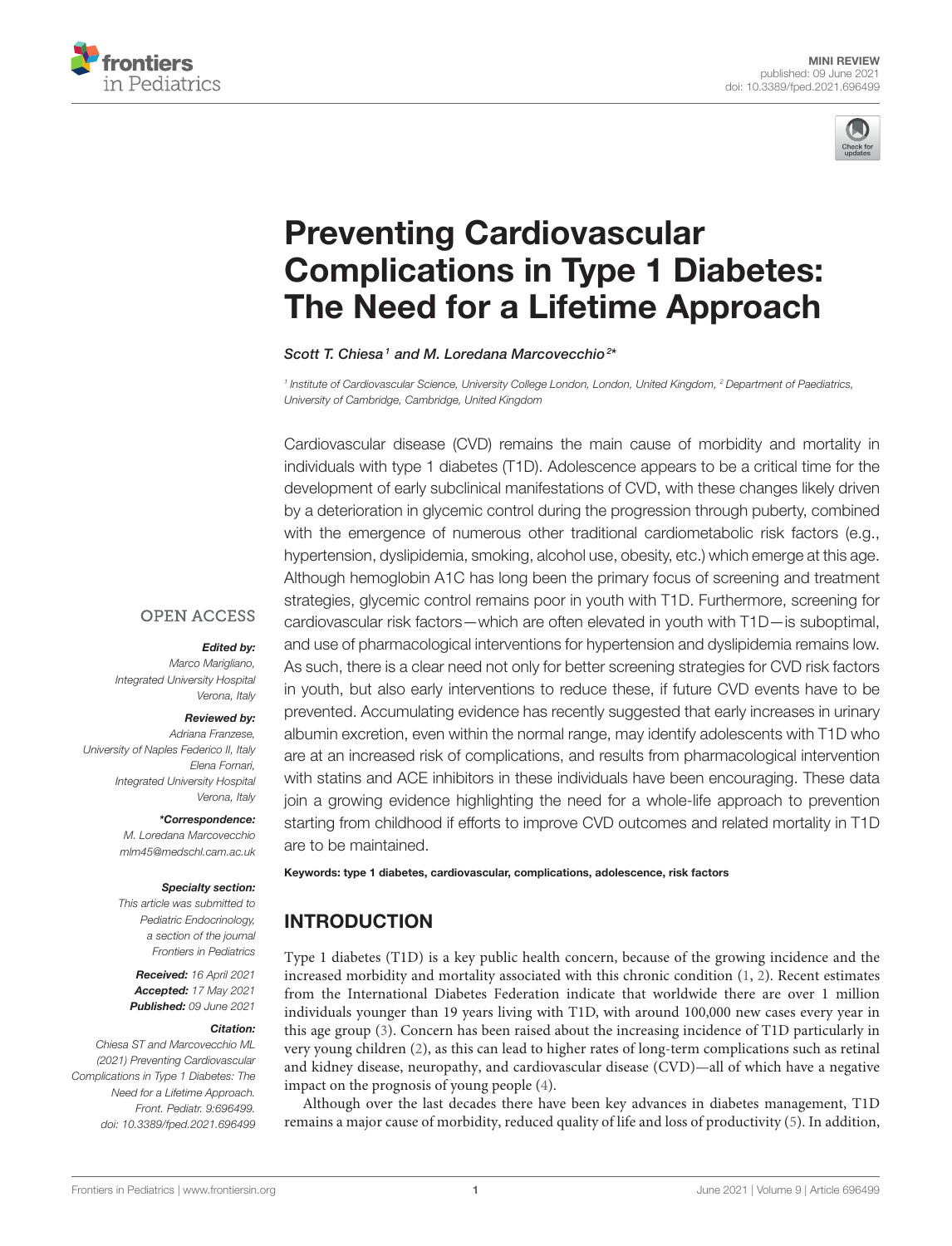premature mortality in individuals with T1D still exceeds that of the background population by 2–4 fold  $(6-8)$ . This burden is largely due to vascular complications, with CVD being the leading cause of mortality [\(9,](#page-5-7) [10\)](#page-5-8). While significant improvements in the clinical management of T1D have made impressive inroads into these troubling figures in recent decades, ever-increasing population levels of obesity and its accompanying metabolic derangements mean that a failure to adequately address more "traditional" CVD risk factors may stall future progress [\(11\)](#page-5-9).

The purpose of this review is to offer an update on cardiovascular risk in youth with T1D with a focus on (1) nonglycemic risk factors for CVD; (2) new markers/measures for the early detection of CVD, (3) new intervention strategies. Relevant research studies, primarily published in the last 10 years, and including pediatric populations, are reviewed.

#### THE BURDEN ASSOCIATED WITH CVD IN T1D

Premature atherosclerosis is the main cause of excess mortality in individuals with T1D, with a standardized mortality attributable to CVD of 5.7 for men and 11.3 for women [\(12\)](#page-5-10). Individuals with T1D experience an earlier onset of cardiovascular events and a higher related mortality compared to their peers without diabetes, and women with T1D are at higher risk than men [\(13,](#page-5-11) [14\)](#page-5-12).

The incidence of major coronary artery disease events in young adults (aged 28–38 years) with T1D is around 1% per year and increases over 3% per year after age 55 years [\(4\)](#page-5-3). Evidence of premature atherosclerosis may be evident in as many as 50–70% individuals with T1D by the age of 45 years, and a significant proportion of young people will have clinical cardiovascular risk factors already detectable by the age of 12–19 years [\(15\)](#page-5-13).

Great strides been made in recent decades to lower mortality in people with T1D [\(16\)](#page-5-14), with most of this success attributed to improvements in glycemic control due to better insulin regimens along with the introduction of continuous subcutaneous insulin infusion and continuous glucose monitoring, and more recently hybrid closed loop systems [\(17\)](#page-5-15). Nevertheless, individuals with T1D still experience significant excess morbidity and mortality, as evidenced by a recent Danish study assessing mortality in children and young adults (age 1–39 years) in which a 7-fold increase in allcause mortality and 11-fold increase in cardiovascular mortality was observed compared to age-matched individuals without diabetes [\(18\)](#page-5-16).

## ADOLESCENCE IS A CRITICAL TIME FOR THE ONSET OF CARDIOVASCULAR DISEASE

Although the clinical manifestations of CVD are almost exclusively observed in later life, their incidence represents the end-result of decades-long subclinical disease process which is driven in large part by potentially modifiable lifestyle behaviors and risk factors [\(19\)](#page-5-17) (**[Figure 1](#page-2-0)**). In individuals with childhoodonset T1D, adolescence appears to be a particularly critical period for this process [\(20\)](#page-5-18). This has been starkly illustrated by findings from the Swedish National Diabetes Register, in which T1D onset before the age of 10 years was associated with a loss of life expectancy of 17.7 years in women and 14.2 years in men, as compared with 10.1 and 9.4 years respectively in those with T1D onset at age 26–30 years [\(7\)](#page-5-19). Furthermore, individuals with childhood-onset T1D were found to have a 30-times higher CVD risk than the general population [\(7\)](#page-5-19). Further data from the US National Health Interview Survey support this, indicating that whereas deaths related to vascular complications declined over time in adults, they remained almost unchanged in young people with T1D aged 22–44 years [\(21\)](#page-5-20). This higher risk of CVD in people with an early onset of T1D is likely related to a longer duration of risk factor exposure in individuals diagnosed in childhood, alongside a potentially more aggressive disease pathogenesis [\(22\)](#page-5-21).

While suboptimal glycemic control likely plays a major role in this elevated risk, it is now well-established that early and sustained exposure to "traditional" CVD risk factors such as high BMI, blood pressure and cholesterol, physical inactivity, poor diet, and smoking (amongst others) likely accelerate the atherosclerotic disease process and further contribute to future CVD risk [\(19,](#page-5-17) [23\)](#page-5-22) (**[Figure 1](#page-2-0)**). These adverse risk factors frequently track across the lifespan, with individuals who are exposed to a high-risk factor burden already during adolescence more likely to carry this increased burden into later-life [\(24\)](#page-5-23). This early and cumulative exposure to multiple risk factors throughout adolescence may therefore be particularly damaging in individuals with childhoodonset T1D, especially as it occurs alongside progressively worsening HbA1c levels [\(25\)](#page-5-24). In support of this, multiple studies in individuals with T1D have demonstrated that it is during this period of life that the first signs of vascular damage often appear [\(26\)](#page-5-25). These early vascular complications may be particularly aggressive in those with poor glycemic control [\(27\)](#page-5-26), and have been shown to increase even further in those additionally exposed to other traditional risk factors [\(28\)](#page-5-27).

The most common method for assessing these early subclinical manifestations are through the use of surrogate markers such as increased arterial wall thickness (carotid intimamedia thickness, cIMT), accelerated arterial stiffening (pulse wave velocity, PWV), or endothelial dysfunction (flow mediated dilation, FMD) [\(15,](#page-5-13) [29\)](#page-5-28). A recent systematic review and metaanalysis including 23 studies on cIMT and carotid-femoral PWV showed higher cIMT and PVW in youth with T1D than matched controls [\(30\)](#page-5-29).

With recent evidence demonstrating a remarkable ability for even modest reductions in risk factors to substantially reduce cardiovascular events when sustained across the life-course [\(31\)](#page-6-0), it is clear that efforts to mitigate risk factor exposure should start as early as possible and continue during the transition through adulthood, if maximal lifetime benefits are to be achieved.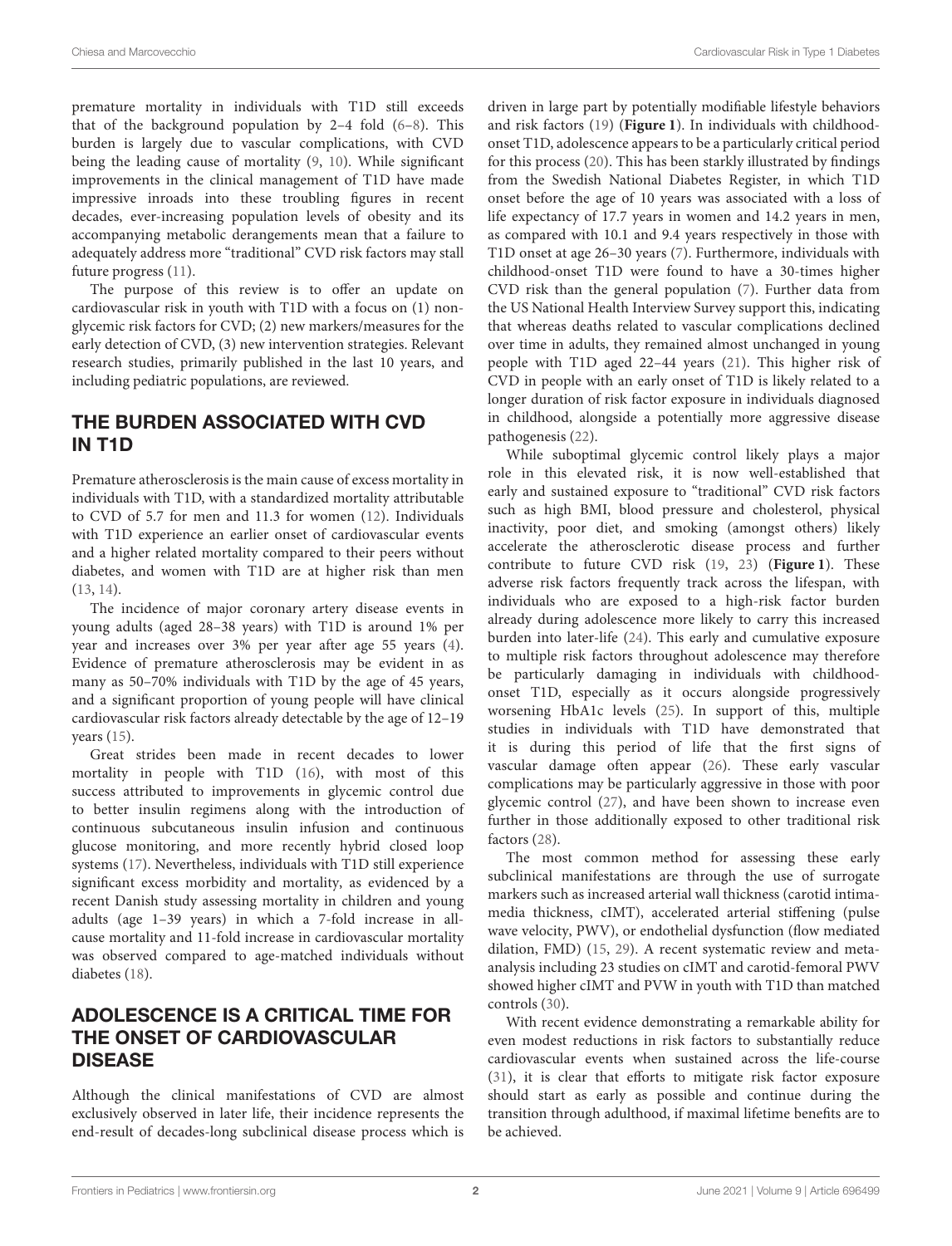

## <span id="page-2-0"></span>NON-GLYCEMIC CVD RISK FACTORS IN YOUTH WITH T1D: A BURGEONING **CONCERN**

Poor glycemic control is the primary modifiable risk factor for CVD in T1D, as clearly highlighted by the results of the DCCT/EDIC studies and other more recent studies [\(32\)](#page-6-1). However, other traditional cardiometabolic risk factors such as obesity, hypertension, and dyslipidemia; lifestyle factors such as smoking and physical inactivity, and comorbidities such as microalbuminuria, hyperfiltration/delcline in renal function can all independently and additively contribute to overall CVD risk [\(32\)](#page-6-1).

## Cardiometabolic Risk Factors

The increased prevalence of obesity in the past three decades has particularly alarmed the global health community, with up to 60% of the world's population now projected to become overweight or obese within 10 years if current trends continue [\(33\)](#page-6-2). Worryingly, the most rapid increases in obesity during this time have been in the young—the vast majority of whom will go onto become obese adults [\(34\)](#page-6-3). Although individuals with T1D were traditionally considered to be a relatively lean population, recent evidence has shown that obesity rates in this group are now similar or possibly even higher than in the general population, with an alarmingly high prevalence particularly in children and adolescents [\(35\)](#page-6-4). Indeed, recent data based on large registries from the US, Australia and Europe have confirmed that overweight and obesity are common among youth with T1D at rates of 9–20% [\(36\)](#page-6-5). Given the known causal relationship between obesity, its accompanying sequelae of cardiometabolic derangements, and CVD; these data suggest that recent improvements in CVD morbidity/mortality, which have been largely attributed to improved glycemic control, could now be at risk of stalling or even being reversed due to the emergence of these additional emerging risk factors [\(11\)](#page-5-9).

Unfortunately, evidence suggests that youth with T1D are disproportionately affected by these risk factors when compared to their healthy peers, and the presence of many of these factors are therefore already common among youth with T1D. For example, recent studies have suggested that up to 60% of children may show evidence of cardiometabolic risk factors around the time of diagnosis [\(37,](#page-6-6) [38\)](#page-6-7), and around 86% of individuals may have one and 14–45% more than two cardiovascular risk factors by the time they reach adolescence [\(15\)](#page-5-13). Similar findings have been reported from the SEARCH study, in which 7% of T1D youth had two or more CVD risk factors and 1.7% had three or more. In these individuals, 26% participants were overweight, 14% obese, 13% hypertensive, and 29% dyslipidemic [\(32\)](#page-6-1). In longitudinal follow-up, while the number of these risk factors did not significantly change over the 10-year study period [2002– 2012], a strong relationship was found between BMI and CVD risk factors, and a clustering of CVD risk factors was associated with high rates of multiple vascular complications [\(39\)](#page-6-8). Likewise, in a recent large Italian study, assessing 2021 young people with T1D aged 2–18 years, CVD risk factors were confirmed to be common, with 32.5% showing one CVD risk factor and 6.7% two risk factors [\(40\)](#page-6-9).

# Lifestyle Risk Factors

In addition to cardiometabolic derangements, lifestyle factors such as smoking, alcohol, sedentary behavior, and stress can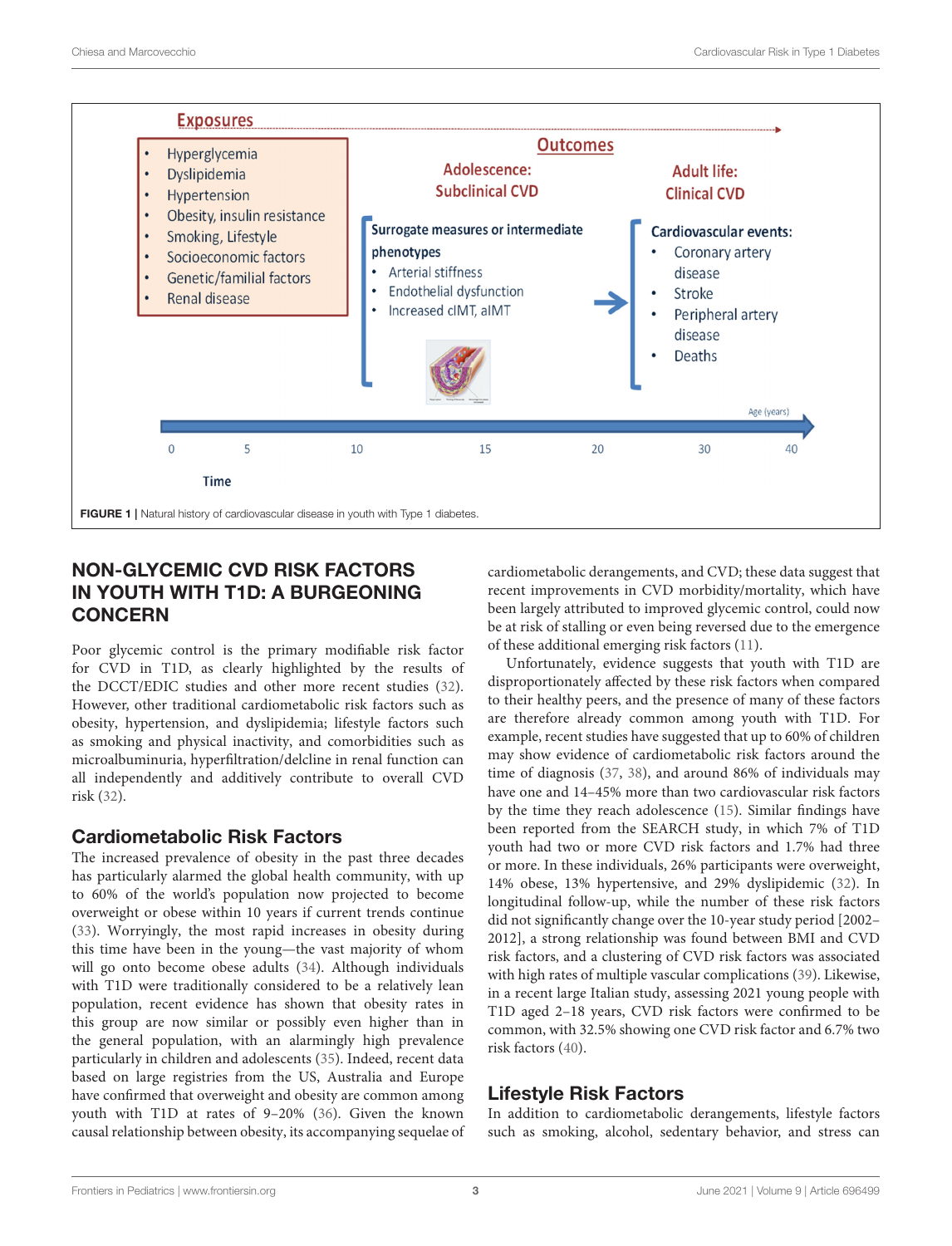also contribute to CVD [\(15\)](#page-5-13). Among teenagers with T1D, 10% reported alcohol consumption, 10% were smokers and 6% reported both alcohol and cigarette use [\(41\)](#page-6-10). Both smoking and alcohol in youth are associated with suboptimal glycemic control, alongside a higher prevalence of other CVD risk factors [\(41\)](#page-6-10).

## Emerging Risk Factors

DKD is an independent risk factor for cardiovascular morbidity and mortality [\(42,](#page-6-11) [43\)](#page-6-12). Albuminuria, the hallmark of DKD, is associated with two to four times greater risk for CVD and death [\(44\)](#page-6-13), and there is strong evidence that urinary albumin excretion is a continuous CVD risk factor [\(45\)](#page-6-14). Longitudinal studies of adolescents with T1D recruited to the Oxford Regional Prospective Study, Nephropathy Family Study and the Adolescent Type 1 Diabetes cardio-renal Intervention Trial (AdDIT), have highlighted these observations [\(26\)](#page-5-25). In these young cohorts, increases in the urinary ACR may occur as early as 1 year from T1D diagnosis in those who progress to microalbuminuria or macroalbuminuria [\(46\)](#page-6-15). Furthermore, these modest increases in albumin excretion are not only linked to early risk for the development of microalbuminuria [\(46\)](#page-6-15) but also to CVD risk factors such as carotid intima-media thickness, flow-mediated dilation, C-reactive protein, and over time changes in blood pressure [\(47,](#page-6-16) [48\)](#page-6-17). Thus, urinary ACR is an important CVD risk marker in addition to traditional predictive risk factors in T1D. In addition, decline in glomerular filtration rates, which can occur already in youth with T1D, is an additional risk factor for CVD [\(49\)](#page-6-18).

## HOW BEST TO TACKLE CVD RISK FACTORS DURING ADOLESCENCE?

Collectively, the above findings have led to guidelines from organizations such as the International Society for Pediatric and Adolescent Diabetes and American Diabetes Association to recommend screening for CVD risk factors (primarily dyslipidemia, high blood pressure, obesity, and smoking) starting from the age of 10–11 years [\(50\)](#page-6-19). Despite these recommendations, however, strategies on how to appropriately address these once identified remain suboptimal.

During adolescence, the primary focus of management of vascular complications risk is to improve glycemic control by intensifying insulin therapy [\(50\)](#page-6-19). However, despite advances in insulin treatment, over 75% adolescents do not reach recommended targets for HbA1c [\(25\)](#page-5-24).

In addition to issues with glycemic control, many adolescents also do not meet targets for blood pressure, cholesterol or BMI [\(15\)](#page-5-13), potentially compounding the excess risk experienced in T1D that arises from high blood glucose levels. Guidelines recommend lifestyle interventions as first steps to control these risk factors before implementing drug interventions [\(50\)](#page-6-19), despite a lack of strong evidence for their effectiveness. Weight management in youth with T1D presents its own challenges, with fear of hypoglycemia, difficult management of glycemic control during exercise and inadequate knowledge around exercise management representing potential barriers to increased levels of physical activity [\(51\)](#page-6-20). Furthermore, while adherence to dietary guidelines is associated with improved glycemia, youth struggle to meet strict dietary recommendations—particularly during the critical transition through adolescence when newfound freedoms from parental oversight and other social pressures often have negative effects on diet or other health behaviors [\(52\)](#page-6-21).

Despite these difficulties, however, robust evidence exists to suggest that the adoption of several relatively simple lifestyle changes in the early years of life are likely to significantly reduce risk of CVD in later years. In the general population, evidence from the CARDIA study has shown the remarkable effect that good health behaviors in adolescence/young adulthood have on cardiovascular risk in later life, with adolescents with 5 or more healthy lifestyle behaviors (as defined by the American Heart Association and comprising blood pressure, total cholesterol, glucose/HbA1c, BMI, physical activity, diet, smoking) over 20 times more likely to have a favorable cardiovascular health profile in 20 year-follow-up compared to those with 0 healthy behaviors [\(53\)](#page-6-22). These findings have recently been replicated in individuals with T1D for the first time, suggesting that these metrics represent straightforward goals for health promotion that may reduce CVD risk in the T1D population [\(54\)](#page-6-23). Together, these findings highlight the need for more focus on education and training on exercise and lifestyle change in diabetes to enable the implementation of early intervention programmes to tackle poor cardiovascular health from a young age.

## DRUG INTERVENTIONS: WHERE ARE WE?

Similar to lifestyle changes, recent studies have highlighted a 'therapeutic inertia' related to treatment of CVD risk factors such as dyslipidemia and hypertension in youth with T1D, with low rates of use of antihypertensive or lipid-lowering medications even where there is an indication for their use [\(55,](#page-6-24) [56\)](#page-6-25). Data from T1D registries from the United States and Germany/Austria have confirmed that most young patients are inadequately treated for hypertension and dyslipidaemia [\(57\)](#page-6-26). Few young adults aged <26 years receive antihypertensive (3–5%) and lipid-lowering (1–3%) medications, highlighting the need for improved diabetes and cardiovascular risk management strategies in T1D.

Survey data suggest that clinicians endorse lifestyle recommendations for initial management of dyslipidemia and hypertension in 83–99% of cases, although only 6–17% of them believe that these are effective. In contrast, medications are rarely prescribed [\(58\)](#page-6-27), partly due to limited data and guideline recommendations for the use of common drugs such as statins and ACE inhibitors use in adolescents with T1D.

## Statins and ACE-Inhibitors in Adolescents With T1D

AdDIT was the first large randomized clinical trial evaluating the use of ACE inhibitors and statins during adolescence to protect against T1D vascular complications [\(59\)](#page-6-28). The trial showed that statins can reduce exposure to high lipid levels and ACE-inhibitors can reduce new cases of microalbuminuria; changes that could potentially lead to protection against future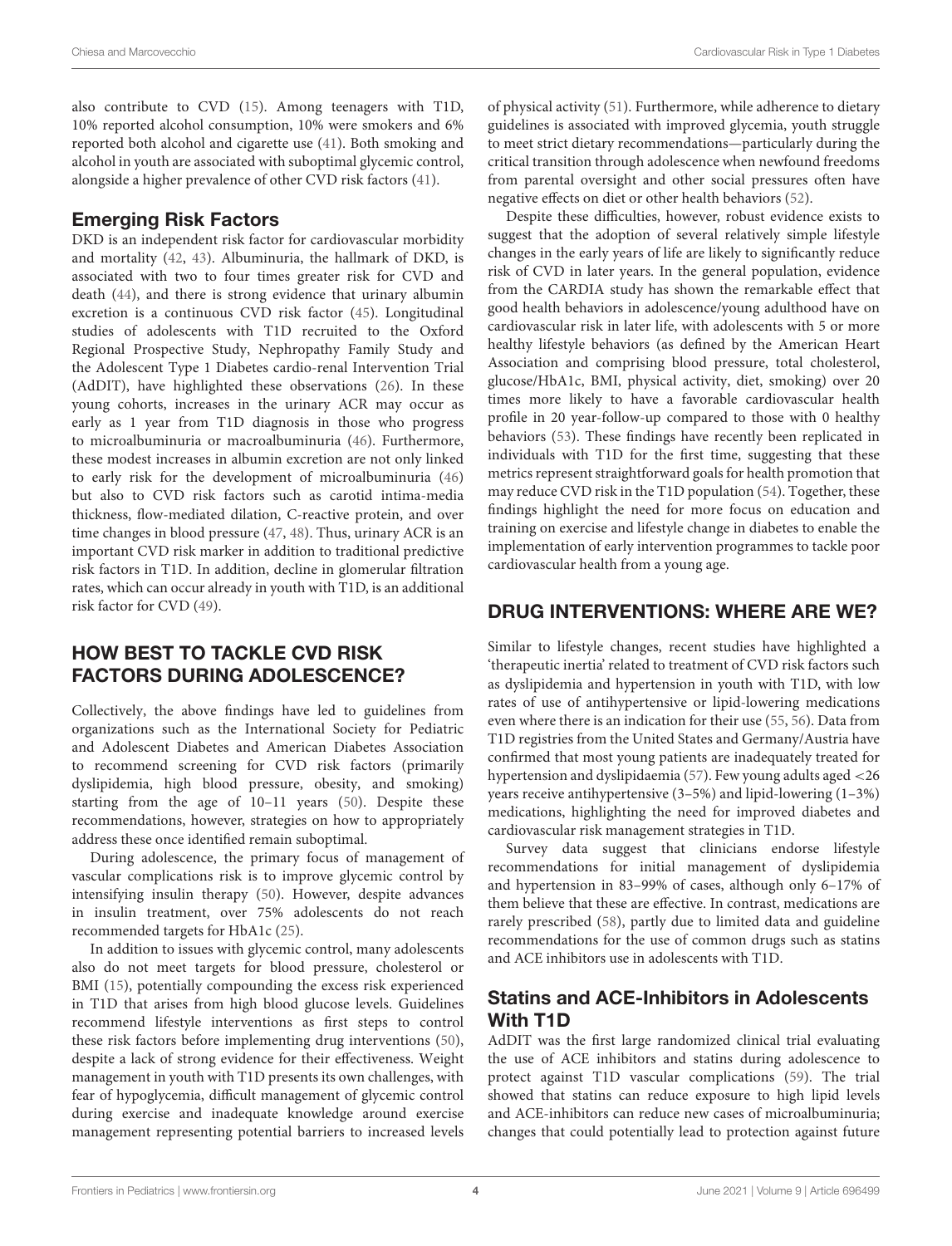complications [\(59\)](#page-6-28). In addition, a recent analysis of a subgroup of the trial population showed that ACE inhibitors improved endothelial function (assessed by flow mediated dilation) in high-risk adolescents transitioning through puberty, and may therefore offer long-term cardio-renal benefit during this potentially critical time period for the development of CVD [\(48\)](#page-6-17).

The trial also provided reassuring data on the safety profile of both drugs in this age group [\(59\)](#page-6-28). Overall adherence during the 2–4 year trial period was 75–80%, although it deteriorated over time, therefore highlighting the need of strategies to reinforce adherence to gain the maximum benefit from these interventions [\(60\)](#page-6-29).

Participants from the AdDIT study are now entering their 2<sup>nd</sup> to 3<sup>rd</sup> decade from T1D diagnosis, a time when more pronounced arterial changes begin to emerge. Current follow-up of the study cohort up to 5 years from the end of the original trial, including detailed cardiovascular phenotyping, will provide invaluable information on the potential impact of cumulative exposure to acquired modifiable risk factors on CVD progression. The study will also determine whether a reduction in these risk factors during adolescence because of statin/ACE-inhibitors therapy results in long-term benefits for CVD health.

#### Metformin in Youth With T1D

Metformin is another potential treatment in youth with T1D. Although there is no strong evidence in terms of glycemic control following metformin treatment, its use has been shown to lead to small reductions in total daily insulin dose and BMI in youth with T1D [\(61\)](#page-6-30). Furthermore, recent studies have shown a beneficial effect on insulin sensitivity and CVD risk profile. In one study, a 3-month intervention with metformin led to greater improvements in insulin sensitivity compared to placebo [\(62\)](#page-6-31), while a second smaller study on 16 youth with T1D showed that 12-month treatment with metformin improved vascular smooth muscle function [\(63\)](#page-6-32). In a more recent mechanistic study, 48 youth with T1D (aged 12–21 years) underwent a hyperinsulinemic euglycemic clamp and assessment of MRIderived measures of aortic and carotid vascular health, before and after 3 months of metformin or placebo therapy. Treatment with metformin was associated with improved insulin sensitivity and aortic and carotid wall measures [\(64\)](#page-7-0). Additional larger studies are required to confirm these findings and provide additional evidence before metformin could be recommended as an adjunct therapy in T1D.

## Other Adjunct Medications in Youth With T1D

Non-insulin therapies, such as sodium-glucose co-transporter 2 (SGLT2) inhibitors, glucagon-like peptide-1 receptor agonist and dipeptidyl peptidase-4 inhibitors, have been investigated to try to improve glycemic control, as well as for their potential effect in CVD risk factors [\(65\)](#page-7-1).

A large body of evidence support a positive effect of SGLT2 inhibitors on cardiovascular and renal outcomes in adults with diabetes, although data for the pediatric population are lacking [\(65\)](#page-7-1). While these medications appear promising, the risk for euglycemic diabetic ketoacidosis is still a potential limiting factor to consider before a wide implementation in the pediatric population [\(65\)](#page-7-1).

# MOTIVATIONAL AND PSYCHOLOGICAL INTERVENTIONS

Data based on semi-structured interviews have clearly shown poor awareness of complications among adolescents as well their reluctance to know about them [\(66\)](#page-7-2). Even when patients are aware, however, a combination of insufficient support for how to implement lifestyle changes, lack of confidence to follow these changes, and lack of knowledge on other means for controlling blood pressure and lipid levels may all limit uptake of preventative measures [\(67\)](#page-7-3). More effort is therefore required to not only raise awareness about complications in youth, but also to develop better ways to quantify and communicate this risk to patients and their families. To achieve this, potential barriers limiting adherence to weight management and lifestyle strategies should be identified and addressed [\(51\)](#page-6-20), and reassurance about medical treatment of dyslipidemia and hypertension should be

provided to both young patients and their parents.<br>Properly addressing physical activity Properly addressing physical activity, nutrition, pharmacotherapy, and psychosocial factors while emphasizing weight management may improve CVD risk factors and avoid their persistence during adulthood.

# UNANSWERED QUESTIONS AND FUTURE DIRECTIONS

# Early Prediction

There is still a need for improved ways to identify people at risk at an early stage when pathology may be amenable to interventions.

Early screening for abnormal ACR may provide a valuable tool to identify adolescents at high risk for CVD in clinical practice. Risk stratification using urinary albumin excretion along with other traditional and new risk factors during early adolescence may be critical for the early identification of patients at risk and to guide the implementation of preventive and treatment strategies.

# Early Prevention/Better Interventions

There is an urgent need to identify new targets for interventions to prevent CVD complications, and this can only be achieved through a better understanding of the mechanisms and key players implicated in the development and progression of vascular complications.

While the AdDIT trial has provided evidence that early interventions with ACE-Inhibitors and statins are both safe and effective in reducing exposure to CVD risk factors during adolescence, the impact of these early interventions on longterm cardiovascular outcomes needs to be further explored. For any intervention to provide maximum efficacy, strategies to promote adherence to both existing and new interventions will be required—especially given known issues surrounding adherence levels common during the transition from adolescence to adulthood. In addition, lifestyle interventions need to be more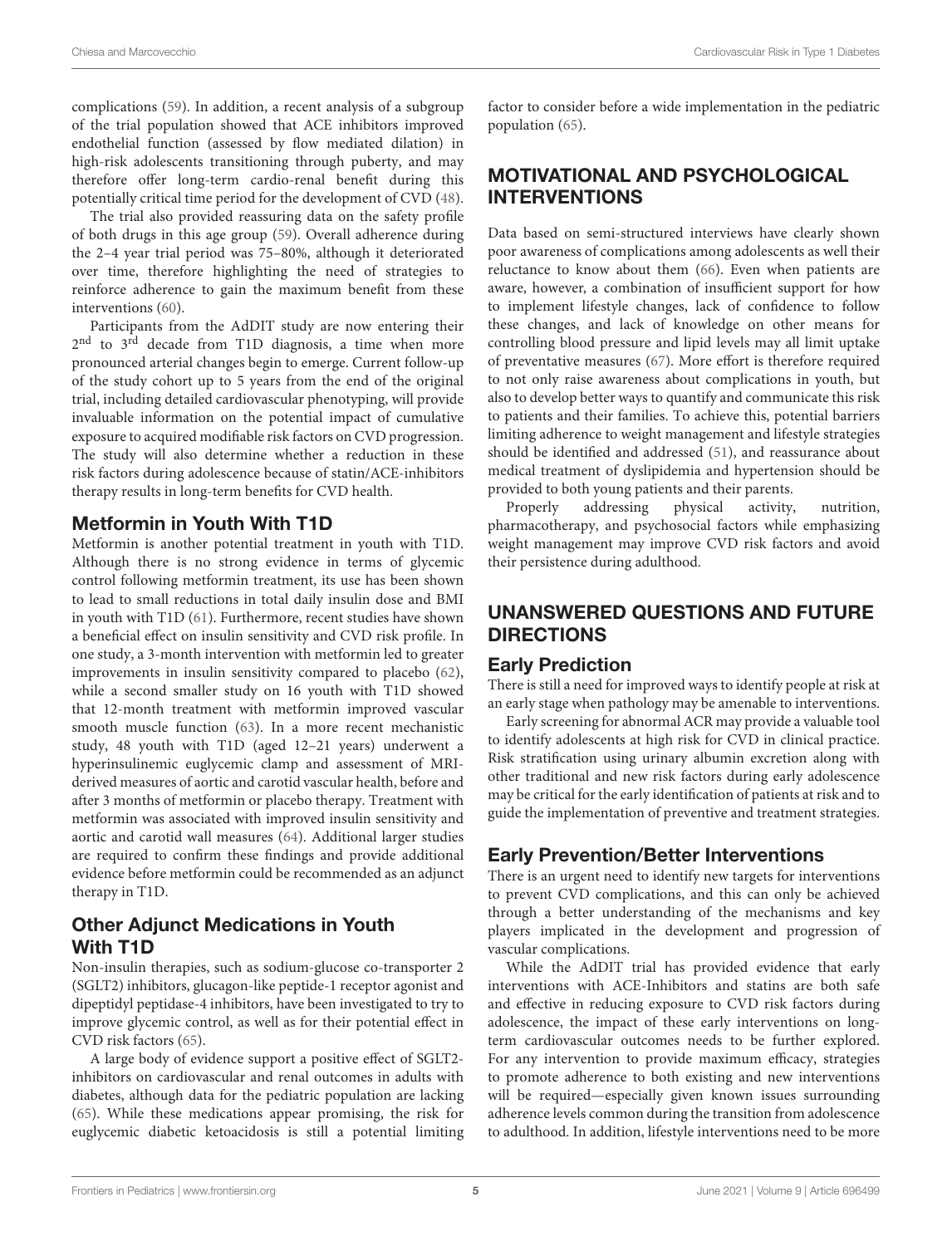widely promoted and made easy to be implemented for youth with T1D.

#### **CONCLUSIONS**

Despite significant improvements in the management of T1D during the past decades, vascular complications remain a major concern. Efforts to improve vascular outcomes and mortality in T1D should be a whole-life approach starting from childhood.

#### **REFERENCES**

- <span id="page-5-0"></span>1. Dabelea D, Mayer-Davis EJ, Saydah S, Imperatore G, Linder B, Divers J, et al. Prevalence of type 1 and type 2 diabetes among children and adolescents from 2001 to 2009. JAMA. (2014) 311:1778. doi: [10.1001/jama.2014.3201](https://doi.org/10.1001/jama.2014.3201)
- <span id="page-5-1"></span>2. Patterson CC, Harjutsalo V, Rosenbauer J, Neu A, Cinek O, Skrivarhaug T, et al. Trends and cyclical variation in the incidence of childhood type 1 diabetes in 26 European centres in the 25 year period 1989–2013: a multicentre prospective registration study. Diabetologia. (2019) 62:408– 17. doi: [10.1007/s00125-018-4763-3](https://doi.org/10.1007/s00125-018-4763-3)
- <span id="page-5-2"></span>3. IDF Diabetes Atlas 9th edition. (2019). Available online at: [https://www.](https://www.diabetesatlas.org/en/) [diabetesatlas.org/en/](https://www.diabetesatlas.org/en/) (accessed April 16, 2021).
- <span id="page-5-3"></span>4. Secrest AM, Becker DJ, Kelsey SF, Laporte RE, Orchard TJ. Causespecific mortality trends in a large population-based cohort with longstanding childhood-onset type 1 diabetes. Diabetes. (2010) 59:3216– 22. doi: [10.2337/db10-0862](https://doi.org/10.2337/db10-0862)
- <span id="page-5-4"></span>5. Magliano DJ, Martin VJ, Owen AJ, Zomer E, Liew D. The productivity burden of diabetes at a population level. Diabetes Care. (2018) 41:979–84. doi: [10.2337/dc17-2138](https://doi.org/10.2337/dc17-2138)
- <span id="page-5-5"></span>6. Livingstone SJ, Levin D, Looker HC, Lindsay RS, Wild SH, Joss N, et al. Estimated life expectancy in a Scottish cohort with type 1 diabetes, 2008–2010. JAMA. (2015) 313:37–44. doi: [10.1001/jama.2014.16425](https://doi.org/10.1001/jama.2014.16425)
- <span id="page-5-19"></span>7. Rawshani A, Sattar N, Franzén S, Rawshani A, Hattersley AT, Svensson A-M, et al. Excess mortality and cardiovascular disease in young adults with type 1 diabetes in relation to age at onset: a nationwide, register-based cohort study. Lancet. (2018) 392:477–86. doi: [10.1016/S0140-6736\(18\)31506-X](https://doi.org/10.1016/S0140-6736(18)31506-X)
- <span id="page-5-6"></span>8. Miller RG, Mahajan HD, Costacou T, Sekikawa A, Anderson SJ, Orchard TJ. A contemporary estimate of total mortality and cardiovascular disease risk in young adults with type 1 diabetes: the pittsburgh epidemiology of diabetes complications study. Diabetes Care. (2016) 39:2296– 303. doi: [10.2337/dc16-1162](https://doi.org/10.2337/dc16-1162)
- <span id="page-5-7"></span>9. Sharma H, Lencioni M, Narendran P. Cardiovascular disease in type 1 diabetes. Cardiovasc Endocrinol Metab. (2019) 8:28– 34. doi: [10.1097/XCE.0000000000000167](https://doi.org/10.1097/XCE.0000000000000167)
- <span id="page-5-8"></span>10. de Ferranti SD, de Boer IH, Fonseca V, Fox CS, Golden SH, Lavie CJ, et al. Type 1 diabetes mellitus and cardiovascular disease: a scientific statement from the American heart association and American diabetes association. Circulation. (2014) 130:1110–30. doi: [10.1161/CIR.0000000000000034](https://doi.org/10.1161/CIR.0000000000000034)
- <span id="page-5-9"></span>11. Corbin KD, Driscoll KA, Pratley RE, Smith SR, Maahs DM, Mayer-Davis EJ. Obesity in type 1 diabetes: Pathophysiology, clinical impact, and mechanisms. Endocr Rev. (2018) 39:629–63. doi: [10.1210/er.2017-00191](https://doi.org/10.1210/er.2017-00191)
- <span id="page-5-10"></span>12. Huxley RR, Peters SAE, Mishra GD, Woodward M. Risk of all-cause mortality and vascular events in women versus men with type 1 diabetes: A systematic review and meta-analysis. Lancet Diabetes Endocrinol. (2015) 3:198–206. doi: [10.1016/S2213-8587\(14\)70248-7](https://doi.org/10.1016/S2213-8587(14)70248-7)
- <span id="page-5-11"></span>13. Orchard TJ, Costacou T, Kretowski A, Nesto RW. Type 1 diabetes and coronary artery disease. Diabetes Care. (2006) 29:2528–38. doi: [10.2337/dc06-1161](https://doi.org/10.2337/dc06-1161)
- <span id="page-5-12"></span>14. Cai X, Li J, Cai W, Chen C, Ma J, Xie Z, et al. Meta-analysis of type 1 diabetes mellitus and risk of cardiovascular disease. J Diabetes Complications. (2021) 35:107833. doi: [10.1016/j.jdiacomp.2020.107833](https://doi.org/10.1016/j.jdiacomp.2020.107833)
- <span id="page-5-13"></span>15. Bjornstad P, Donaghue KC, Maahs DM. Macrovascular disease and risk factors in youth with type 1 diabetes: time to be more attentive to treatment? Lancet Diabetes Endocrinol. (2018) 6:809–20. doi: [10.1016/S2213-8587\(18\)30035-4](https://doi.org/10.1016/S2213-8587(18)30035-4)

Early investment in the understanding and care of youth with T1D from childhood will have substantial long-term benefits in terms of complications, quality of life, and life expectancy.

#### AUTHOR CONTRIBUTIONS

SC and MM reviewed literature and worked together on the manuscript draft and approved final version. Both authors contributed to the article and approved the submitted version.

- <span id="page-5-14"></span>16. Rawshani A, Rawshani A, Franzén S, Eliasson B, Svensson A-M, Miftaraj M, et al. Mortality and cardiovascular disease in type 1 and type 2 diabetes. N Engl J Med. (2017) 376:1407–18. doi: [10.1056/NEJMoa1608664](https://doi.org/10.1056/NEJMoa1608664)
- <span id="page-5-15"></span>17. Tauschmann M, Hovorka R. Technology in the management of type 1 diabetes mellitus-current status and future prospects. Nat Rev Endocrinol. (2018) 14:464–75. doi: [10.1038/s41574-018-0044-y](https://doi.org/10.1038/s41574-018-0044-y)
- <span id="page-5-16"></span>18. Svane J, Lynge TH, Pedersen-Bjergaard U, Jespersen T, Gislason GH, Risgaard B, et al. Cause-specific mortality in children and young adults with diabetes mellitus: a danish nationwide cohort study. Eur J Prev Cardiol. (2019) 28:159– 65. doi: [10.1177/2047487319836550](https://doi.org/10.1177/2047487319836550)
- <span id="page-5-17"></span>19. Celermajer DS, Ayer JGJ. Childhood risk factors for adult cardiovascular disease and primary prevention in childhood. Heart. (2006) 92:1701– 6. doi: [10.1136/hrt.2005.081760](https://doi.org/10.1136/hrt.2005.081760)
- <span id="page-5-18"></span>20. Cho YH, Craig ME, Donaghue KC. Puberty as an accelerator for diabetes complications. Pediatr Diabetes. (2014) 15:18–26. doi: [10.1111/pedi.12112](https://doi.org/10.1111/pedi.12112)
- <span id="page-5-20"></span>21. Gregg EW, Cheng YJ, Srinivasan M, Lin J, Geiss LS, Albright AL, et al. Trends in cause-specific mortality among adults with and without diagnosed diabetes in the USA: an epidemiological analysis of linked national survey and vital statistics data. Lancet. (2018) 391:2430–40. doi: [10.1016/S0140-6736\(18\)30314-3](https://doi.org/10.1016/S0140-6736(18)30314-3)
- <span id="page-5-21"></span>22. Forbes JM, Fotheringham AK. Vascular complications in diabetes: old messages, new thoughts. Diabetologia. (2017) 60:2129– 38. doi: [10.1007/s00125-017-4360-x](https://doi.org/10.1007/s00125-017-4360-x)
- <span id="page-5-22"></span>23. Berenson GS, Srinivasan SR, Bao W, Newman WP, Tracy RE, Wattigney WA. Association between multiple cardiovascular risk factors and atherosclerosis in children and young adults. N Engl J Med. (1998) 338:1650–6. doi: [10.1056/NEJM199806043382302](https://doi.org/10.1056/NEJM199806043382302)
- <span id="page-5-23"></span>24. Karmali KN, Lloyd-Jones DM. Achieving and maintaining cardiovascular health across the lifespan. Curr Epidemiol Rep. (2014) 1:75–81. doi: [10.1007/s40471-014-0011-7](https://doi.org/10.1007/s40471-014-0011-7)
- <span id="page-5-24"></span>25. Foster NC, Beck RW, Miller KM, Clements MA, Rickels MR, DiMeglio LA, et al. State of type 1 diabetes management and outcomes from the T1D exchange in 2016–2018. Diabetes Technol Ther. (2019) 21:66– 72. doi: [10.1089/dia.2018.0384](https://doi.org/10.1089/dia.2018.0384)
- <span id="page-5-25"></span>26. Marcovecchio ML, Dalton RN, Daneman D, Deanfield J, Jones TW, Neil HAW, et al. A new strategy for vascular complications in young people with type 1 diabetes mellitus. Nat Rev Endocrinol. (2019) 15:429– 35. doi: [10.1038/s41574-019-0198-2](https://doi.org/10.1038/s41574-019-0198-2)
- <span id="page-5-26"></span>27. Amin R, Widmer B, Prevost AT, Schwarze P, Cooper J, Edge J, et al. Risk of microalbuminuria and progression to macroalbuminuria in a cohort with childhood onset type 1 diabetes: Prospective observational study. BMJ. (2008) 336:697–701. doi: [10.1136/bmj.39478.378241.BE](https://doi.org/10.1136/bmj.39478.378241.BE)
- <span id="page-5-27"></span>28. Maahs DM, Daniels SR, de Ferranti SD, Dichek HL, Flynn J, Goldstein BI, et al. Cardiovascular disease risk factors in youth with diabetes mellitus: a scientific statement from the american heart association. Circulation. (2014) 130:1532–58. doi: [10.1161/CIR.0000000000000094](https://doi.org/10.1161/CIR.0000000000000094)
- <span id="page-5-28"></span>29. Schäfer M, Nadeau KJ, Reusch JEB. Cardiovascular disease in young People with Type 1 Diabetes: Search for Cardiovascular Biomarkers. J Diabetes Complications. [\(2020\) 34:107651. doi: 10.1016/j.jdiacomp.2020.](https://doi.org/10.1016/j.jdiacomp.2020.107651) 107651
- <span id="page-5-29"></span>30. Giannopoulou EZ, Doundoulakis I, Antza C, Christoforidis A, Haidich A-B, Kotsis V, et al. Subclinical arterial damage in children and adolescents with type 1 diabetes: a systematic review and meta-analysis. Pediatr Diabetes. (2019) 20:668–77. doi: [10.1111/pedi.12874](https://doi.org/10.1111/pedi.12874)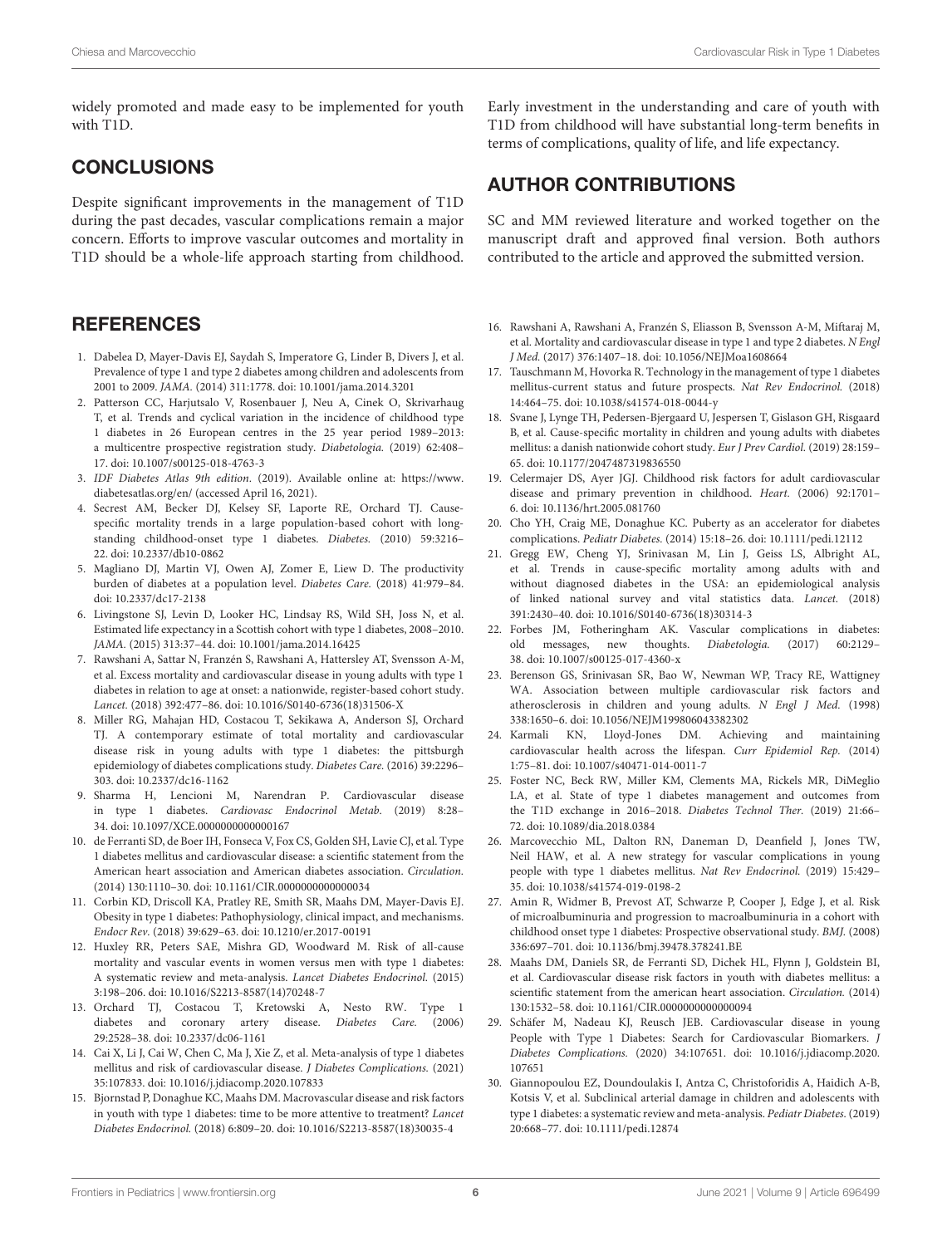- <span id="page-6-0"></span>31. Ference BA, Bhatt DL, Catapano AL, Packard CJ, Graham I, Kaptoge S, et al. Association of genetic variants related to combined exposure to lower low-density lipoproteins and lower systolic blood pressure with lifetime risk of cardiovascular disease. JAMA. (2019) 322:1381– 91. doi: [10.1001/jama.2019.14120](https://doi.org/10.1001/jama.2019.14120)
- <span id="page-6-1"></span>32. Urbina EM, Isom S, Bell RA, Bowlby DA, D'Agostino R, Daniels SR, et al. Burden of cardiovascular risk factors over time and arterial stiffness in youth with type 1 diabetes mellitus: the SEARCH for diabetes in youth study. *J Am* Heart Assoc. (2019) 8:e010150. doi: [10.1161/JAHA.118.010150](https://doi.org/10.1161/JAHA.118.010150)
- <span id="page-6-2"></span>33. Kelly T, Yang W, Chen CS, Reynolds K, He J. Global burden of obesity in 2005 and projections to 2030. Int J Obes. (2008) 32:1431– 7. doi: [10.1038/ijo.2008.102](https://doi.org/10.1038/ijo.2008.102)
- <span id="page-6-3"></span>34. Ward ZJ, Long MW, Resch SC, Giles CM, Cradock AL, Gortmaker SL. Simulation of growth trajectories of childhood obesity into adulthood. N Engl J Med. (2017) 377:2145–53. doi: [10.1056/NEJMoa1703860](https://doi.org/10.1056/NEJMoa1703860)
- <span id="page-6-4"></span>35. Liu LL, Lawrence JM, Davis C, Liese AD, Pettitt DJ, Pihoker C, et al. Prevalence of overweight and obesity in youth with diabetes in USA: The SEARCH for diabetes in youth study. Pediatr Diabetes. (2010) 11:4– 11. doi: [10.1111/j.1399-5448.2009.00519.x](https://doi.org/10.1111/j.1399-5448.2009.00519.x)
- <span id="page-6-5"></span>36. Phelan H, Foster NC, Schwandt A, Couper JJ, Willi S, Kroschwald P, et al. Longitudinal trajectories of BMI z-score: an international comparison of 11,513 Australian, American and German/Austrian/Luxembourgian youth with type 1 diabetes. Pediatr Obes. (2020) 15:e12582. doi: [10.1111/ijpo.12582](https://doi.org/10.1111/ijpo.12582)
- <span id="page-6-6"></span>37. Jones S, Khanolkar AR, Gevers E, Stephenson T, Amin R. Cardiovascular risk factors from diagnosis in children with type 1 diabetes mellitus: a longitudinal cohort study. BMJ Open Diabetes Res Care. (2019) 7:e000625. doi: [10.1136/bmjdrc-2018-000625](https://doi.org/10.1136/bmjdrc-2018-000625)
- <span id="page-6-7"></span>38. Kim G, Divers J, Fino NF, Dabelea D, Lawrence JM, Reynolds K, et al. Trends in Prevalence of Cardiovascular Risk Factors from 2002-2012 among Youth Early in the Course of Type 1 and Type 2 Diabetes. The SEARCH for Diabetes in Youth Study. Pediatr Diabetes. (2019) 20:693–701. doi: [10.1111/pedi.12846](https://doi.org/10.1111/pedi.12846)
- <span id="page-6-8"></span>39. Sauder KA, Stafford JM, Mayer-Davis EJ, Jensen ET, Saydah S, Mottl A, et al. Co-occurrence of early diabetes-related complications in adolescents and young adults with type 1 diabetes: an observational cohort study. Lancet Child Adolesc Heal. (2019) 3:35–43. doi: [10.1016/S2352-4642\(18\)30309-2](https://doi.org/10.1016/S2352-4642(18)30309-2)
- <span id="page-6-9"></span>40. Fornari E, Piona C, Rabbone I, Cardella F, Mozzillo E, Predieri B, et al. Cardiovascular risk factors in children and adolescents with type 1 diabetes in Italy: a multicentric observational study. Pediatr Diabetes. (2020) 21:1546– 55. doi: [10.1111/pedi.13123](https://doi.org/10.1111/pedi.13123)
- <span id="page-6-10"></span>41. Valerio G, Mozzillo E, Zito E, De Nitto E, Maltoni G, Marigliano M, et al. Alcohol consumption or cigarette smoking and cardiovascular disease risk in youth with type 1 diabetes. Acta Diabetol. (2019) 56:1315– 21. doi: [10.1007/s00592-019-01415-5](https://doi.org/10.1007/s00592-019-01415-5)
- <span id="page-6-11"></span>42. Groop P-H, Thomas MC, Moran JL, Wadèn J, Thorn LM, Mäkinen V-P, et al. The presence and severity of chronic kidney disease predicts all-cause mortality in type 1 diabetes. Diabetes. (2009) 58:1651–8. doi: [10.2337/db08-1543](https://doi.org/10.2337/db08-1543)
- <span id="page-6-12"></span>43. Miller RG, Costacou T, Orchard TJ. Risk factor modeling for cardiovascular disease in type 1 diabetes in the pittsburgh epidemiology of diabetes complications (EDC) study: A comparison with the diabetes control and complications trial/epidemiology of diabetes interventions and complications study (DCCT/EDIC). Diabetes. (2019) 68:409–19. doi: [10.2337/db18-0515](https://doi.org/10.2337/db18-0515)
- <span id="page-6-13"></span>44. Rawshani A, Rawshani A, Sattar N, Franzén S, Mcguire DK, Eliasson B, et al. Relative prognostic importance and optimal levels of risk factors for mortality and cardiovascular outcomes in type 1 diabetes mellitus. Circulation. (2019). 139:1900–12. doi: [10.1161/CIRCULATIONAHA.118.037454](https://doi.org/10.1161/CIRCULATIONAHA.118.037454)
- <span id="page-6-14"></span>45. Matsushita K, Coresh J, Sang Y, Chalmers J, Fox C, Guallar E, et al. Estimated glomerular filtration rate and albuminuria for prediction of cardiovascular outcomes: a collaborative meta-analysis of individual participant data. Lancet Diabetes Endocrinol. (2015) 3:514–25. doi: [10.1016/S2213-8587\(15\)00040-6](https://doi.org/10.1016/S2213-8587(15)00040-6)
- <span id="page-6-15"></span>46. Dunger DB, Schwarze CP, Cooper JD, Widmer B, Neil HAW, Shield J, et al. Can we identify adolescents at high risk for nephropathy before the development of microalbuminuria? Diabet Med. (2007) 24:131– 6. doi: [10.1111/j.1464-5491.2006.02047.x](https://doi.org/10.1111/j.1464-5491.2006.02047.x)
- <span id="page-6-16"></span>47. Marcovecchio ML, Chiesa ST, Armitage J, Daneman D, Donaghue KC, Jones TW, et al. Renal and cardiovascular risk according to tertiles of urinary albumin-to-creatinine ratio: the adolescent type 1 diabetes

cardio-renal intervention trial (AdDIT). Diabetes Care. (2018) 41:1963– 9. doi: [10.2337/dc18-1125](https://doi.org/10.2337/dc18-1125)

- <span id="page-6-17"></span>48. Chiesa ST, Marcovecchio ML, Benitez-Aguirre P, Cameron FJ, Craig ME, Couper JJ, et al. Vascular effects of ACE (angiotensin-converting enzyme) inhibitors and statins in adolescents with type 1 diabetes. Hypertens. [\(2020\) 76:1734–43. doi: 10.1161/HYPERTENSIONAHA.120.](https://doi.org/10.1161/HYPERTENSIONAHA.120.15721) 15721
- <span id="page-6-18"></span>49. Di Bonito P, Mozzillo E, Esposito M, Rosanio FM, Casertano A, Fattorusso V, et al. Non-albuminuric reduced eGFR phenotype in children and adolescents with type 1 diabetes. Diabetes Res Clin Pract. (2019) 155:107781. doi: [10.1016/j.diabres.2019.07.005](https://doi.org/10.1016/j.diabres.2019.07.005)
- <span id="page-6-19"></span>50. Donaghue KC, Marcovecchio ML, Wadwa RP, Chew EY, Wong TY, Calliari LE, et al. ISPAD clinical practice consensus guidelines 2018: microvascular and macrovascular complications in children and adolescents. Pediatr Diabetes. (2018) 19:262–74. doi: [10.1111/pedi.12742](https://doi.org/10.1111/pedi.12742)
- <span id="page-6-20"></span>51. Zaharieva DP, Addala A, Simmons KM, Maahs DM. Weight management in youth with type 1 diabetes and obesity: challenges and possible solutions. Curr Obes Rep. (2020) 9:412–3. doi: [10.1007/s13679-020-00411-z](https://doi.org/10.1007/s13679-020-00411-z)
- <span id="page-6-21"></span>52. Cameron FJ, Garvey K, Hood KK, Acerini CL, Codner E. ISPAD clinical practice consensus guidelines 2018: diabetes in adolescence. Pediatr Diabetes. (2018) 19:250–61. doi: [10.1111/pedi.12702](https://doi.org/10.1111/pedi.12702)
- <span id="page-6-22"></span>53. Liu K, Daviglus ML, Loria CM, Colangelo LA, Spring B, Moller AC, et al. Healthy lifestyle through young adulthood and the presence of low cardiovascular disease risk profile in middle age: the coronary artery risk development in (young) adults (CARDIA) study. Circulation. (2012) 125:996– 1004. doi: [10.1161/CIRCULATIONAHA.111.060681](https://doi.org/10.1161/CIRCULATIONAHA.111.060681)
- <span id="page-6-23"></span>54. Devaraj SM, Kriska AM, Orchard TJ, Miller RG, Costacou T. Cardiovascular health in early adulthood predicts the development of coronary heart disease in individuals with type 1 diabetes: 25 year follow-up from the Pittsburgh epidemiology of diabetes complications study. Diabetologia. (2021) 64:571– 80. doi: [10.1007/s00125-020-05328-9](https://doi.org/10.1007/s00125-020-05328-9)
- <span id="page-6-24"></span>55. Lyons SK, Boyle CT, DeSalvo DJ, Rickels MR, Wood Heickman LK, Miller KM, et al. Dyslipidaemia and statin use in individuals aged 10 to 40 years in the T1D exchange clinic registry. Diabetes, Obes Metab. (2019) 21:170– 2. doi: [10.1111/dom.13475](https://doi.org/10.1111/dom.13475)
- <span id="page-6-25"></span>56. Abed E, LaBarbera B, Dvorak J, Zhang Y, Beck J, Talsania M. Prevalence of dyslipidemia and factors affecting dyslipidemia in young adults with type 1 diabetes: evaluation of statin prescribing. J Pediatr Endocrinol Metab. (2019) 32:327–34. doi: [10.1515/jpem-2018-0383](https://doi.org/10.1515/jpem-2018-0383)
- <span id="page-6-26"></span>57. Shah VN, Grimsmann JM, Foster NC, Dost A, Miller KM, Pavel M, et al. Undertreatment of cardiovascular risk factors in the type 1 diabetes exchange clinic network (United States) and the prospective diabetes followup (Germany/Austria) registries. Diabetes, Obes Metab. (2020) 22:1577– 85. doi: [10.1111/dom.14069](https://doi.org/10.1111/dom.14069)
- <span id="page-6-27"></span>58. Katz ML, Guo Z, Laffel LM. Management of hypertension and high lowdensity lipoprotein in pediatric type 1 diabetes. J Pediatr. (2018) 197:140– 6.e12. doi: [10.1016/j.jpeds.2017.11.059](https://doi.org/10.1016/j.jpeds.2017.11.059)
- <span id="page-6-28"></span>59. Marcovecchio ML, Chiesa ST, Bond S, Daneman D, Dawson S, Donaghue KC, et al. ACE inhibitors and statins in adolescents with type 1 diabetes. N Engl J Med. [\(2017\) 377:1733–45. doi: 10.1056/NEJMoa17](https://doi.org/10.1056/NEJMoa1703518) 03518
- <span id="page-6-29"></span>60. Niechciał E, Acerini CL, Chiesa ST, Stevens T, Dalton RN, Daneman D, et al. Medication adherence during adjunct therapy with statins and ace inhibitors in adolescents with type 1 diabetes. Diabetes Care. (2020) 43:1070– 6. doi: [10.2337/dc19-0884](https://doi.org/10.2337/dc19-0884)
- <span id="page-6-30"></span>61. Al Khalifah RA, Alnhdi A, Alghar H, Alanazi M, Florez ID. The effect of adding metformin to insulin therapy for type 1 diabetes mellitus children: A systematic review and meta-analysis. Pediatr Diabetes. (2017) 18:664– 73. doi: [10.1111/pedi.12493](https://doi.org/10.1111/pedi.12493)
- <span id="page-6-31"></span>62. Cree-Green M, Bergman BC, Cengiz E, Fox LA, Hannon TS, Miller K, et al. Metformin improves peripheral insulin sensitivity in youth with type 1 diabetes. J Clin Endocrinol Metab. (2019) 104:3265–78. doi: [10.1210/jc.2019-00129](https://doi.org/10.1210/jc.2019-00129)
- <span id="page-6-32"></span>63. Anderson JJA, Couper JJ, Giles LC, Leggett CE, Gent R, Coppin B, et al. Effect of metformin on vascular function in children with type 1 diabetes: a 12-month randomized controlled trial. J Clin Endocrinol Metab. (2017) 102:4448–56. doi: [10.1210/jc.2017-00781](https://doi.org/10.1210/jc.2017-00781)